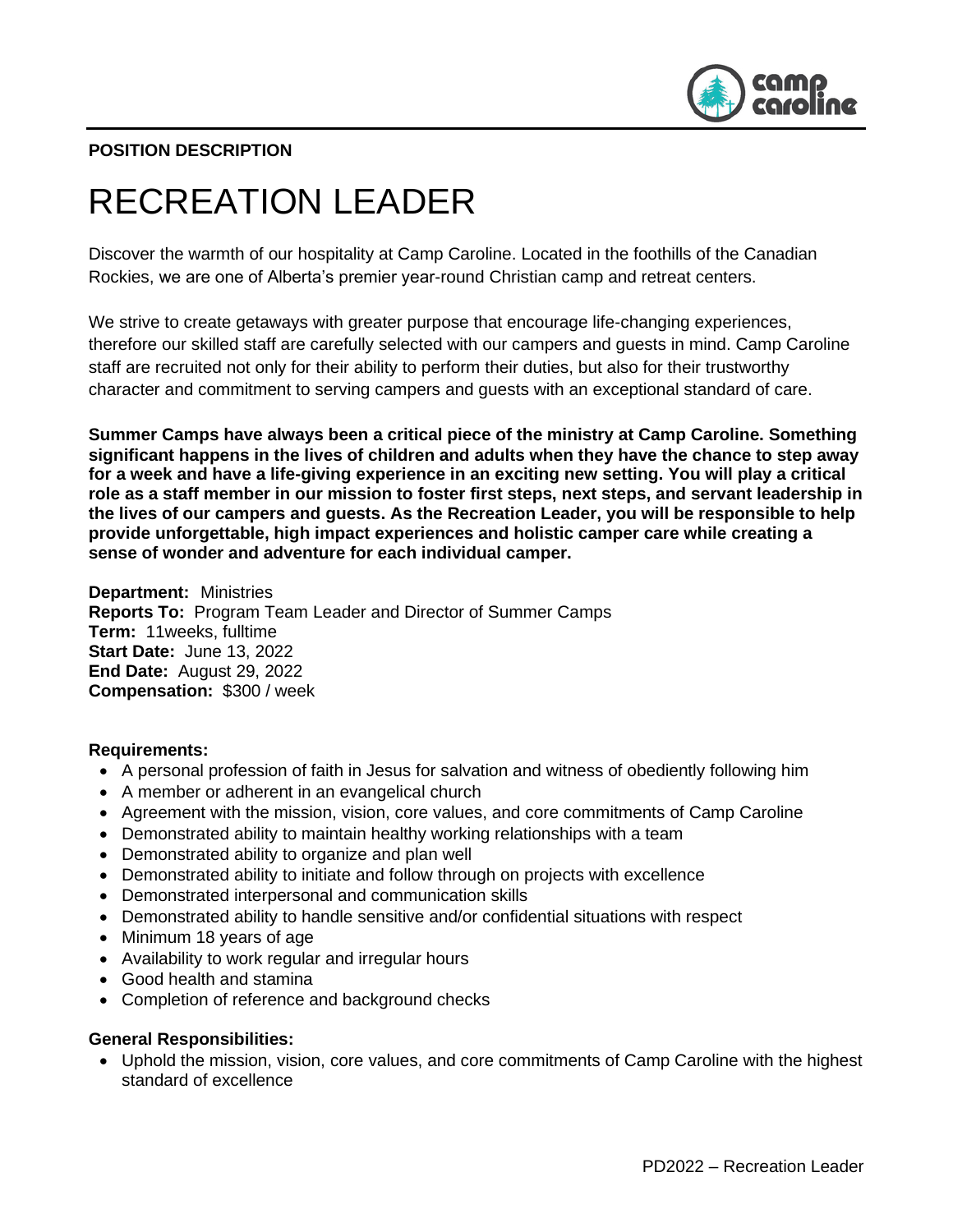

- Uphold Camp Caroline policies and adhere to policies, best practices, and principles related to standards of service care as established by recognized authorities
- Assist in nurturing the spiritual atmosphere of Camp Caroline for campers, guests, and staff
- Develop a welcoming atmosphere and safe environment for campers, guests, and staff
- Anticipate and attend to camper and guest's service needs

## **Recreation Leader Responsibilities:**

- **Main Purpose**: To lead campers in the faith journey of becoming a disciple of Jesus Christ, accepting each one at whatever place they may be at spiritually, and helping them grow closer to Jesus Christ through encouraging them in:
	- First Steps Beginning a life-long journey with Jesus
	- Next Steps Following Jesus faithfully
	- Servant Leadership Exemplifying Jesus' love and concern for others
- Ensure activity areas are ready for each session (including archery, crafts, archery tag, and axe throwing)
- Ensure each activity area is sufficiently stocked with necessary equipment and supplies
- Ensure each activity area and associated equipment is in good condition
- Repair equipment as needed and notify the Director of Summer Camps about any concerns ordering materials or on material condition
- Check up on quality of Activity areas through observation or asking other staff. Work with Director of Summer Camps and Program Team Leader to make adjustments as needed
- Tidy and reset activity areas after each session
- Assist Summer Administrator in organizing and filling daily camper canteen orders during grade camps

### **Summer Camp Responsibilities:**

- Participate fully in summer staff training, events, and chapels
- Regularly look for ways to extend hospitality and care to campers and guests
- Work consistently to keep Camp Caroline clean and guest ready
- Participate in all summer camp events, and assist with them as required
- Give leadership and/or help in the children's or youth program during family camps
- Participate in the "Adopt a Family" program during family camps
- Assist with drama and worship teams as desired
- Assist in Sunday camper registration and Friday camper pick-up as assigned
- Attend and participate in all Worship Times, Evening Events, and Campfires, unless involved in other camp duties
- Work with other staff to foster an effective atmosphere at all summer events and activities

### **Time Management Expectation:**

- Setting up/taking down activity areas 40%
- Leading and maintaining activity areas 20%
- Organizing camp store and preparing orders 20%
- Supporting counselors 10%
- Administrative work 5%
- Staff meetings 5%

### **Key Working Relationships:**

• Program Team Leader